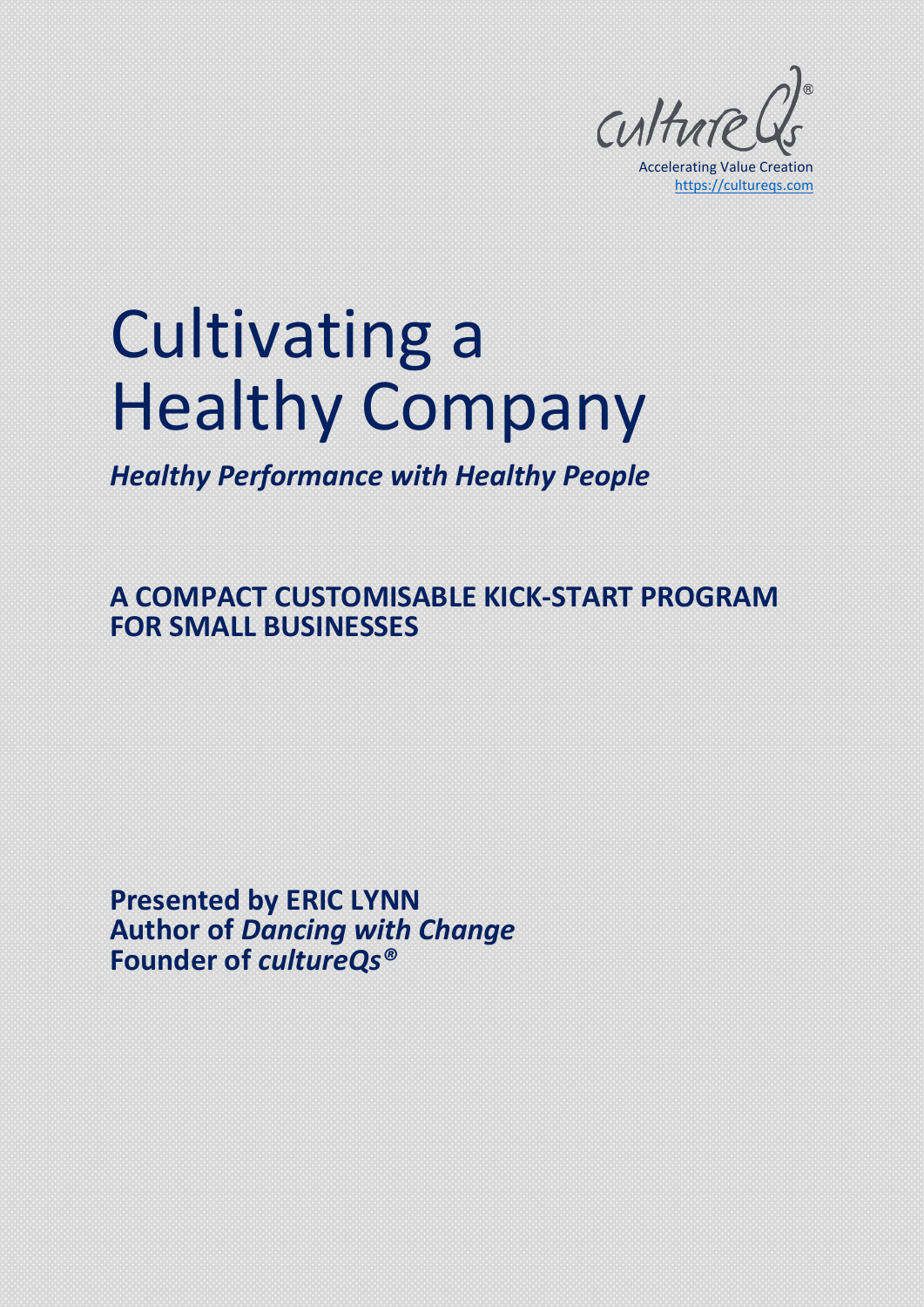# *Why wouldn't you … Cultivate a Healthy Company?*

Personally, I cannot think of a single good reason.

Nevertheless, searching for a Healthy Company is like searching for the proverbial needle in a haystack. It's in there … somewhere. Perhaps there's more than one. Healthy Companies are rare. We need more. The good news? You can decide to become one. In doing so, everyone will reap the rewards.

As a young company you have a unique opportunity to shape your entity in any way you choose. Fundamentally, the quality of our relationships determines the quality of our lives … lives which extend far beyond the workplace. You'll also discover that cultivating a human-centric company is good business. This program provides you with a framework.

No company can thrive without health. It can exist; it can certainly make a profit. Very many do. Existence is not thriving. While profit is essential for any company, alone it is not an indicator of health.

The Covid pandemic is exposing and amplifying the systemic problems in all societies. Tired old mantras continue to promote "change management", the need for "agility", efforts to achieve "resilience". Such ill-conceived and poorly understood management buzzwords describe so-called 'solutions' that rarely deliver what they promise. Indeed, initiatives with such a binary focus may result in additional harm to the company's health, failing to address the root causes of its problems. They overlook the relational, holistic, systemic nature of life in organisations.

*We need to Question our narratives about the purpose and design of our companies. Indeed, it is essential that we change the way we design our companies; the way we develop our companies … the way we work with our fellow Human BEings.*

*We need a human-centred holistic approach to business.*

*Company Health is a holistic phenomenon.*

In this program, I share experiences of supporting organisations that came to life by promoting human connection while focusing on their business challenges. In doing so, people recognise their interdependence, enjoy cooperating, and ensure that they all thrive and realise genuine value.

*This brochure outlines the six online program modules of 90 minutes each, delivered to small groups in English or German. Sessions are highly interactive and practical. When conditions again permit, 2 and 3-day off-site programs and retreats will be available.*

The brochure also contains a link to my book Dancing with Change, in which these ideas are presented.

You'd like to know more? Let's talk: [info@cultureQs.com.](mailto:info@cultureQs.com)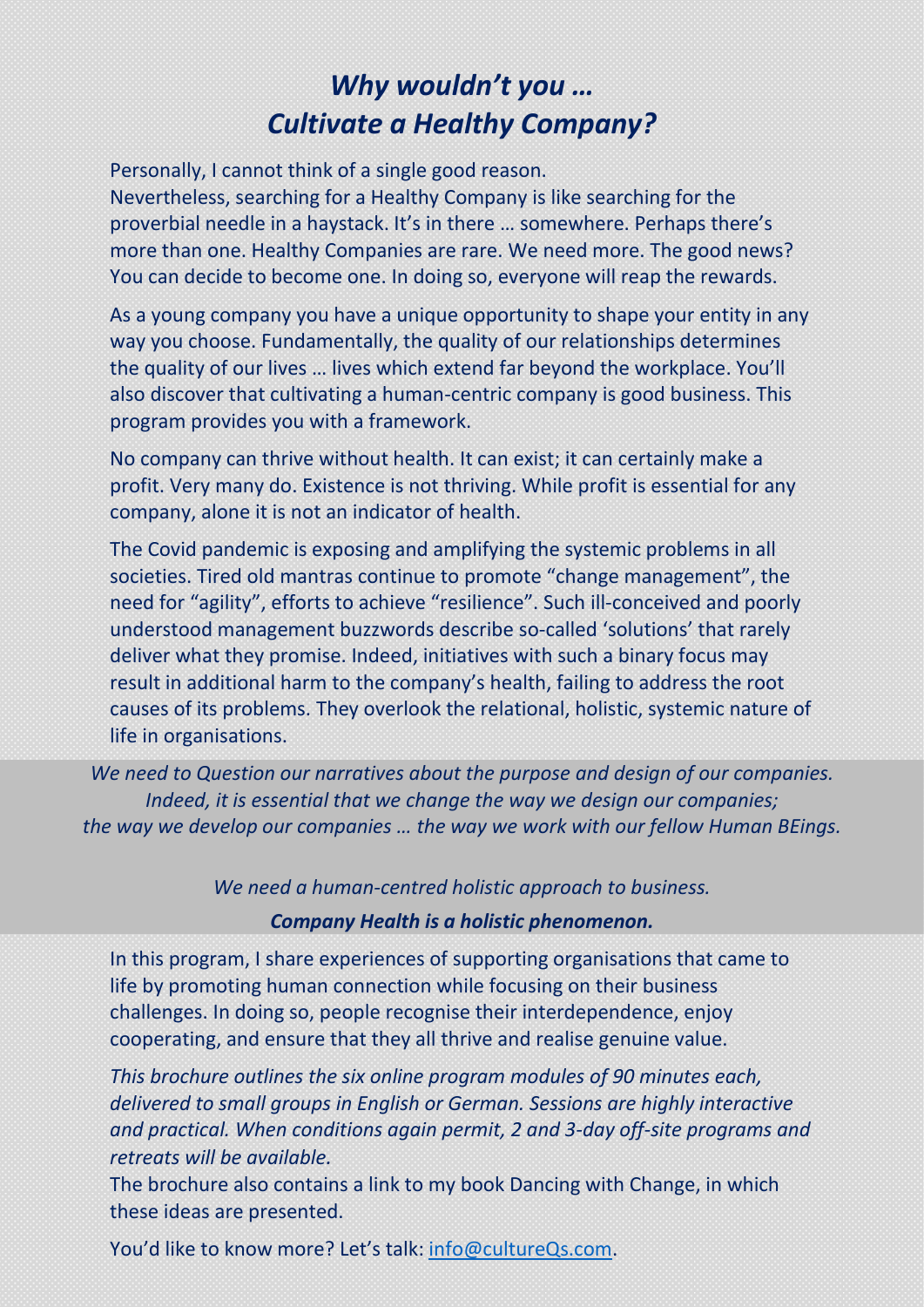# *Your company is a community in which people work.*

*If an organisation is not consciously trying to thrive, why does it even exist?*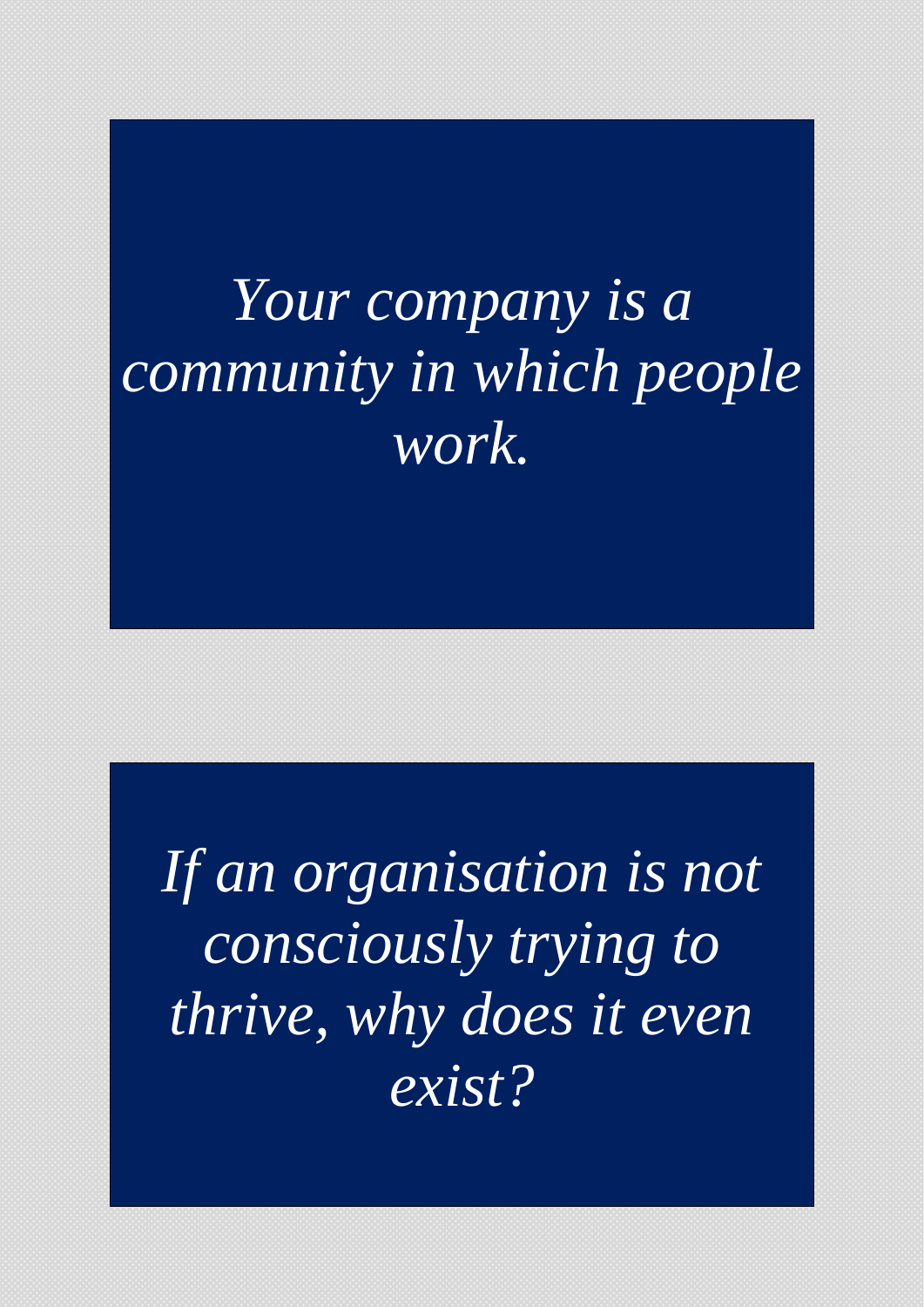Ultimately, all organisations are communities in which people work.

Herb Kelleher, founder of Southwest Airlines long ago recognised that *"The business of business is people – yesterday, today and forever."*

As a small business owner, the success of your company is personal. The responsibility for cultivating an environment to enable success is, therefore, also personal.

This work entails explicit recognition of the damaging impact of outdated ways of thinking and behaving that, still today, are the norm. In addition, we need to understand the dangers of applying 'off-the-shelf' solutions in the form of preconceived management models; recognise that traditional leadership styles no longer work; and expose the widespread misleading myths about change and behaviour in organisations.

Your company is unique.

Your company health requires continuous cultivation, by your people … all your people.

We support you in designing and developing your company based on the significance of quality relationships.

The practical framework for cultivating the healthy environment Human BEings desire, outlined in my book, is reflected in the approach you experience during this program.

Especially at board level and among the senior management, awareness of the need to Cultivate and Maintain Company Health is crucial.

# **CULTIVATING A HEALTHY COMPANY AN INTERACTIVE PROGRAM**

**In a series of six compact ninety-minute modules, I will outline the core principles of cultivating a healthy company. In each session, an initial short introduction will be followed by highly interactive dialogues focused on the practical application of insights highlighted in my book** *"Dancing with Change: Cultivating Healthy Organisations"***. My work is founded on more than 30 years' experience as a facilitator and executive coach working on four continents, with a wide range of clients across many sectors, as well as being the founder and owner of two small companies.**

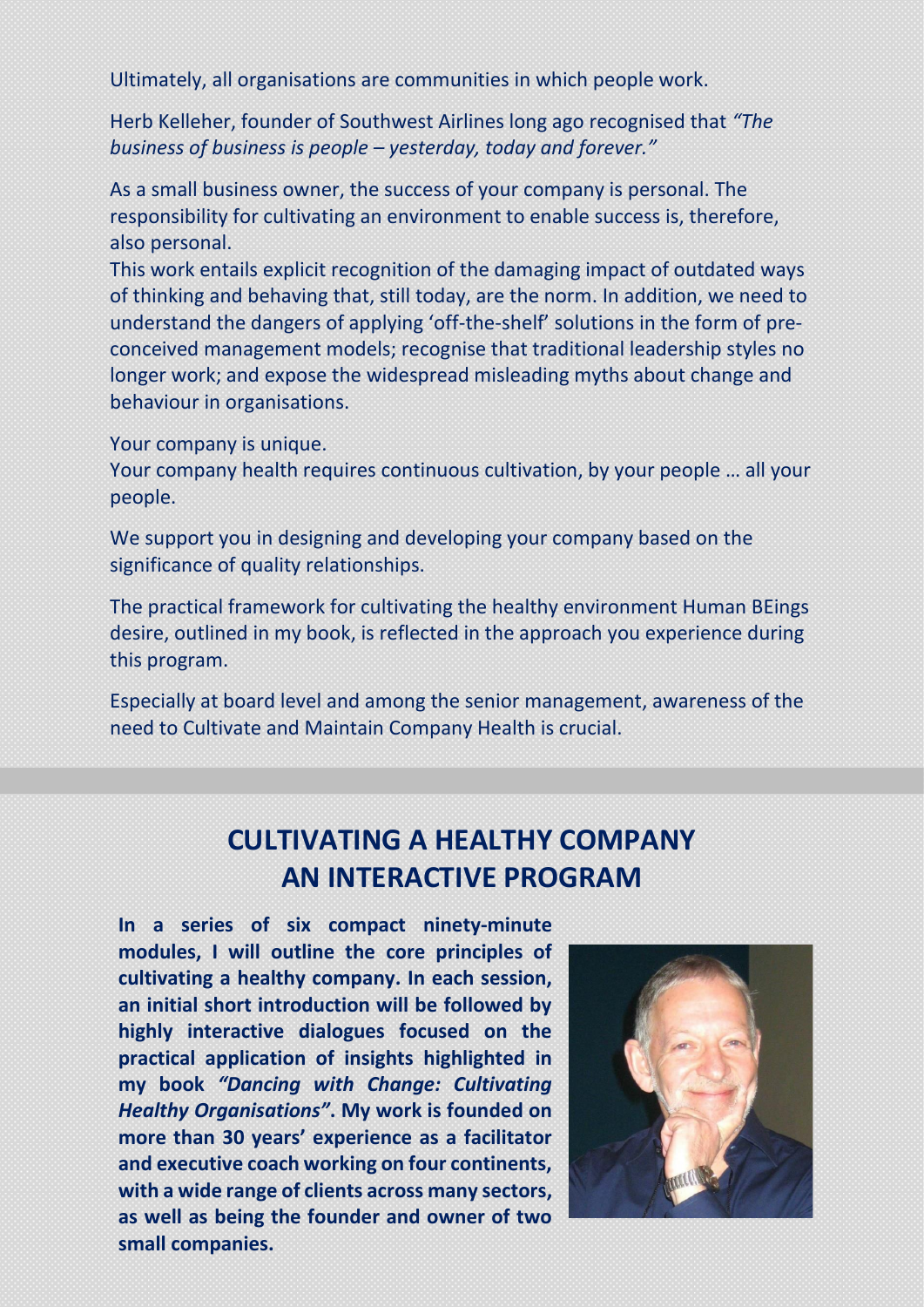## **PROGRAM MODULES**

- **1. The Irrefutable Business Case for Corporate Health**
- **2. Corporate Culture: How Your Company Comes Alive**
- **3. Fundamental Interdependent Characteristics of Corporate Health**
- **4. Learning from Nature: From Control to … Cultivating a Healthy Company**
- **5. Leadership Matters**
- **6. A Practical Framework for Cultivating and Maintaining a Healthy Company**

**The relational nature of organisation life determines that there is no separation between these core themes. That all are interwoven will quickly become clear.** 

**Consider the sessions as an invitation … individually and together … to engage with Questions and perspectives that may well challenge some of your ideas about the nature of corporations and corporate life. The potential added value of insights gained while participating in an open forum with one's colleagues is unlimited.**

## **MODULE 1: The Irrefutable Business Case for Corporate Health**

*In this session, you will be challenged to reflect upon a number of health-related questions as they affect you and your company's potential. In addition, we will consider the role and responsibilities of leaders in creating an environment that enables the company to thrive. Personal motivation, being true to oneself, and human dignity lie at the core of such an environment.*

Who am I without my health? What are we without our health? If a company is not consciously trying to thrive, why does it even exist? Every single company, everywhere, is functioning below its potential. The reasons are manifold, yet primary among them is the widespread lack of understanding of the holistic nature of health and how it directly and indirectly impacts everything from quality to business results. A narrow perspective on a few selected KPIs is actually detrimental to individual and corporate health, creating invisible costs that inevitably prevent you from thriving.

As this is the first session of the series, we will begin by providing orientation on why cultivating a healthy company is such an essential aspect of long-term success, as well as agreeing some working principles to enable all participants to access and benefit from the potential of learning with and from everyone in the group.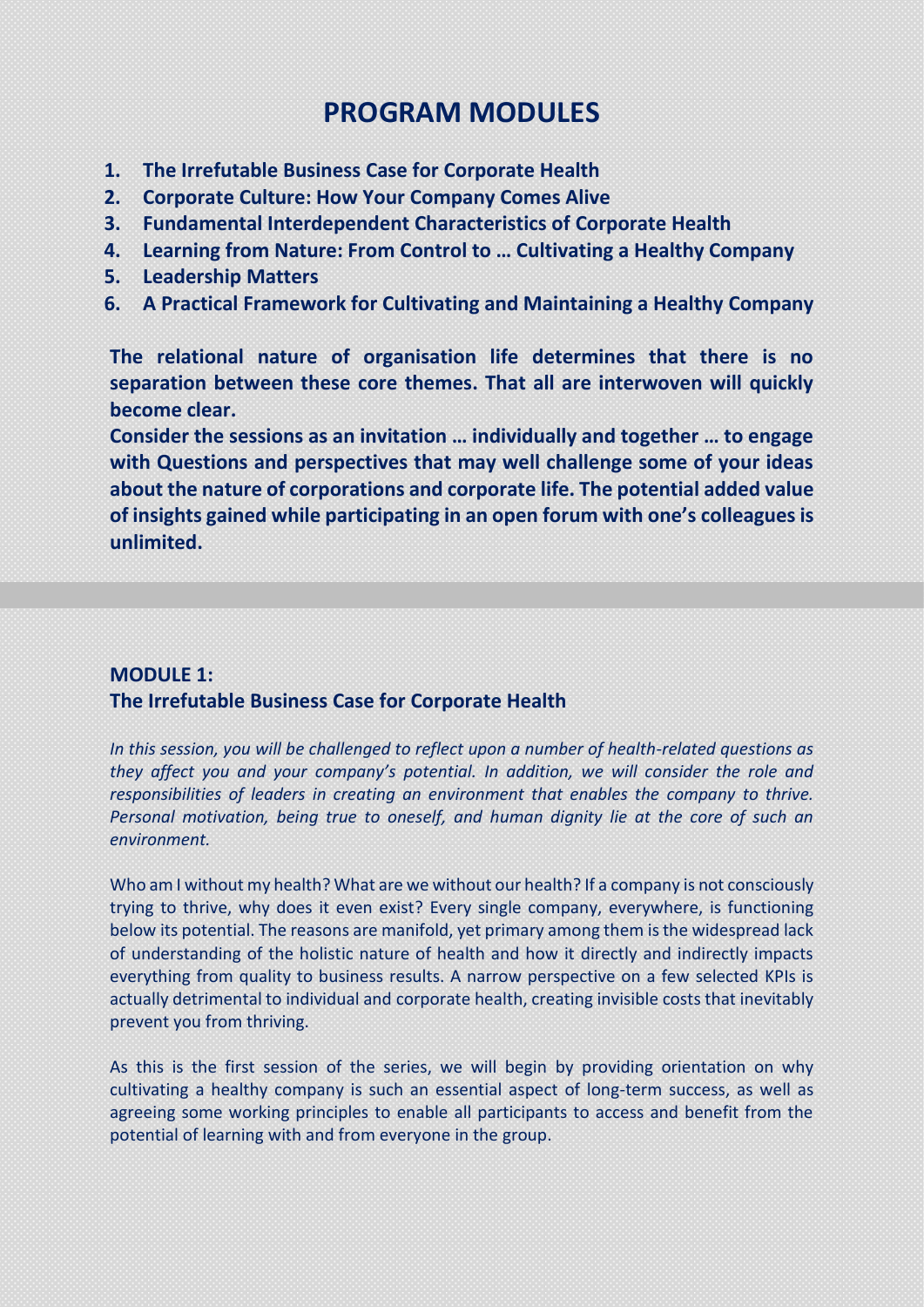## **MODULE 2: Corporate Culture: How your Company comes Alive**

*In this session, we will look at how historical patterns, both individual and collective, as well as deeply embedded roots, underlie the behaviour we observe in companies. We will learn how to consciously experience the dynamic nature of culture, enabling us to change its patterns by cultivating and nurturing a healthy environment.*

The notion of culture, like change is widely misunderstood, frequently misrepresented as it if were a piece of software that can be manipulated to achieve some pre-determined desired outcomes. Beware! Working in accordance with this perspective of culture will damage your company's health. Culture is a far more complex phenomenon. It is the culture of your company that determines how it comes alive, how people interact with one another and external partners, how decisions are made, how leadership and management functions, and much more. Culture is so significant to life that we can say, it is the soul of your company.

#### **Module 3:**

### **Fundamental Interdependent Characteristics of Corporate Health**

*This session will examine the relationships between ethics, psychological well-being, quality relationships, environmental awareness among others, and how they affect the economic health of your company.*

#### What constitutes a healthy company?

To answer this Question, we will take a look at the 13 core characteristics and how they are intricately intertwined with one another. Corporate health is a holistic phenomenon. Why? Because a company is a living social system … alive. It is a living system among other living systems with which it is inextricably interrelated. We can only Cultivate a Healthy Company by considering and working with it as one whole entity. The fundamental Question for any company to ask itself is therefore: *"What do we want our company to … BE?"* The challenge is far more complex than it may appear initially.

#### **MODULE 4:**

#### **Learning from Nature: From Control to … Cultivating a Healthy Company**

*In this session, we will begin by presenting Nature's Dance, the dance of change, the dance of life. We will then access our personal experience to clarify the limitations of conventional ideas about understanding and knowledge … ideas which misrepresent corporations, and the people within them, as machines to be manipulated and controlled according to the whims of its owners. The use of coercive power to exercise control is, of course, possible. Indeed, it is widespread. The result? – Exceedingly unhealthy companies that frequently lack the fundamentals of humanity. Our focus here is Cultivating Healthy Companies.* 

The natural world continuously demonstrates how change pervades every aspect of our lives. We human beings are nature. The metaphor of nature gifts us a ready-made compass to provide orientation for intentionally designing companies healthily. Nature cultivates, naturally recognising its living interdependencies. "We are in control", is one of the most widespread delusions of modern corporate management practice. Control is desirable, indeed necessary for machines. It is, however, neither appropriate for 21st century democratic societies nor can it be considered in any way healthy. By reverting to fundamental human needs, we open a space for the individual and group potential in all companies to flourish.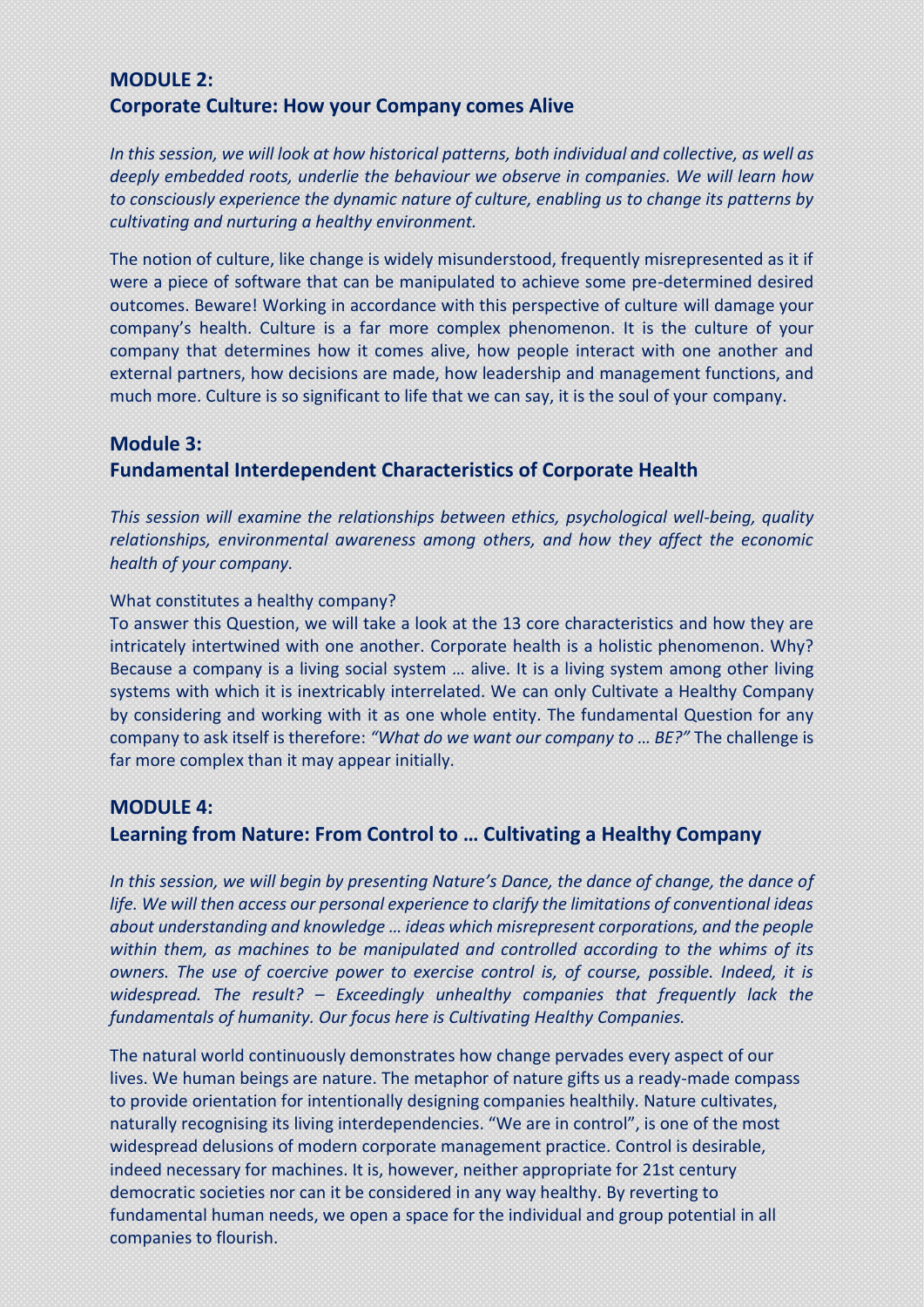## **MODULE 5: Leadership Matters**

*Every company has nominal leaders – people formally appointed, perhaps self-appointed, to a role that charges them with responsibility for the corporation's actions and results, as well as for ensuring they operate within the legal framework of the country in which their entity is registered and located. Of course, all companies need leadership, but not necessarily the kind that is commonly understood as such. Healthy corporations require collective leadership. What this means in practice is one of the challenges actively examined in this session.*

Leadership is an omnipresent topic in corporate life. Yet how many leaders lead their companies consciously, according to a philosophy aligned with their values? And what does leadership actually mean in the first place? Others ask, "Do we need leaders?" I ask, "What kind of leadership is appropriate for a healthy company … specifically … your company?"

#### **MODULE 6:**

#### **A Practical Framework for Cultivating and Maintaining a Healthy Company**

*This session will present the framework for Cultivating a Healthy Company and examine how we can bring it to life. We will also consider the challenges you are likely to face in doing so. Challenges include: How do we maintain integrity and dignity in an unhealthy world that is continuously pulling at our personal boundaries? How do we remain centred? How can we actively work to strengthen relationships, which themselves strengthen the healthy patterns and healthy roots of the company? Everybody matters. There are many more.*

Without implementation, a good idea remains … a good idea. The Question, "How can we Cultivate a Healthy Company?" is all about the work. It is the work of adding value. What do we understand by value? For whom? How do we assess value and value-added? So much of true value cannot be meaningfully measured. So much that can be measured can only be done so indirectly. Direct cause-effect chains rarely exist in living organisms.

The work of cultivation is never ending. It is neither a project nor a process. Cultivation is life, and health requires nourishment. Especially in a world that is currently fundamentally unhealthy, challenges to ethical boundaries, environmental health, psychological health, and economic health permeate life. A variety of interests not necessarily aligned with the principles of remaining healthy will pull leaders and employees in different directions simultaneously. The fundamental question remains, *"What do we want our company to … BE?"*